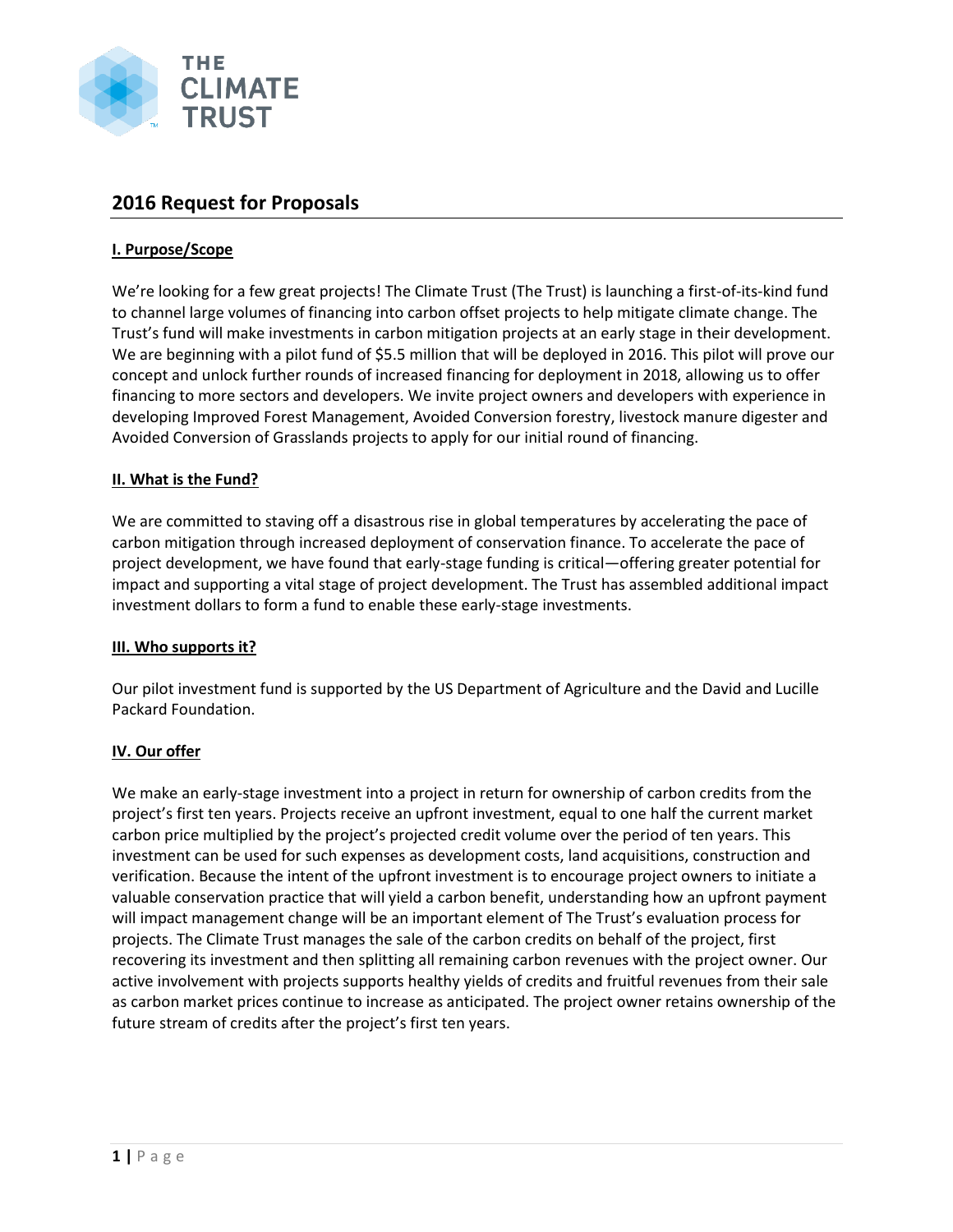

# **V. Eligibility Requirements**

# Target Sectors

At this time, we are seeking project proposals from experienced project owners and developers in the following *domestic* offset sectors: Improved Forest Management (IFM), Avoided Conversion forestry (AC), Avoided Conversion of Grasslands (ACoGS) and Livestock Manure Digesters.

#### Protocols

Preference will be given to projects that agree to adhere to one of the following protocols. The Trust will conduct an analysis to ensure projects fit the eligibility requirements of the protocols. Adherence to a protocol is how The Trust ensures the projects it invests in meet our high quality standards and deliver carbon credits that are real, permanent, enforceable, additional, and verifiable.

- U.S. Forest Projects [\(November](http://www.arb.ca.gov/regact/2014/capandtrade14/ctusforestprojectsprotocol.pdf) 14, 2014) (California Air Resources Board)
- Livestock Projects [\(November](http://www.arb.ca.gov/regact/2014/capandtrade14/ctlivestockprotocol.pdf) 14, 2014) (California Air Resources Board)
- [Grassland Project Protocol Version 1.0](http://www.climateactionreserve.org/wp-content/uploads/2015/07/Grassland_Project_Protocol_V1.0.pdf) (Climate Action Reserve)
- [Avoided Conversion of Grasslands and Shrublands to Crop Production](http://americancarbonregistry.org/carbon-accounting/standards-methodologies/methodology-for-avoided-conversion-of-grasslands-and-shrublands-to-crop-production/acr-acogs-methodology_v1-0_final.pdf) (American Carbon Registry)

In addition to the priority protocols listed above, The Trust will consider other projects within our target sectors on a case-by-case basis; these projects might follow the following protocols:

- [Improved Forest Management \(IFM\) for Non-Federal U.S. Forestlands](http://americancarbonregistry.org/carbon-accounting/standards-methodologies/improved-forest-management-ifm-methodology-for-non-federal-u-s-forestlands/columbia-carbon-acr-ifm-methodology_final-28aug2014_v1-1.pdf) (American Carbon Registry)
- [Improved Forest Management \(IFM\) for U.S. Timberlands](http://americancarbonregistry.org/carbon-accounting/standards-methodologies/improved-forest-management-ifm-methodology-for-increased-forest-carbon-sequestration-on-u-s-timberlands/columbia-carbon-proposed-acr-ifm-methodology-public-comment-draft.pdf) (American Carbon Registry)
- [U.S. Livestock Project Protocol Version 4.0](http://www.climateactionreserve.org/wp-content/uploads/2009/03/U.S._Livestock_Project_Protocol_V4.0_Package_012114.pdf) (Climate Action Reserve)
- Forest Project Protocol [Version 3.3](http://www.climateactionreserve.org/how/protocols/forest/dev/version-3-3/) (Climate Action Reserve)
- [Methodology for Improved Forest Management: Conversion from Logged to Protected Forest,](http://www.v-c-s.org/methodologies/methodology-improved-forest-management-conversion-logged-protected-forest-v12)  [v1.2](http://www.v-c-s.org/methodologies/methodology-improved-forest-management-conversion-logged-protected-forest-v12) (Verified Carbon Standard)

#### Project size

Our current minimum credit volume for projects over a ten year crediting period is 100,000 tons for forestry, 75,000 tons for livestock digesters, and 50,000 tons for grasslands conservation. The Trust will conduct an analysis to confirm the projected credit delivery volumes.

#### Investment size

During the initial \$5.5 million round of financing, no investment from The Trust will be less than \$250,000. The maximum investment to an individual project will not exceed \$2 million. Note this maximum for a single grassland project is set at \$1 million.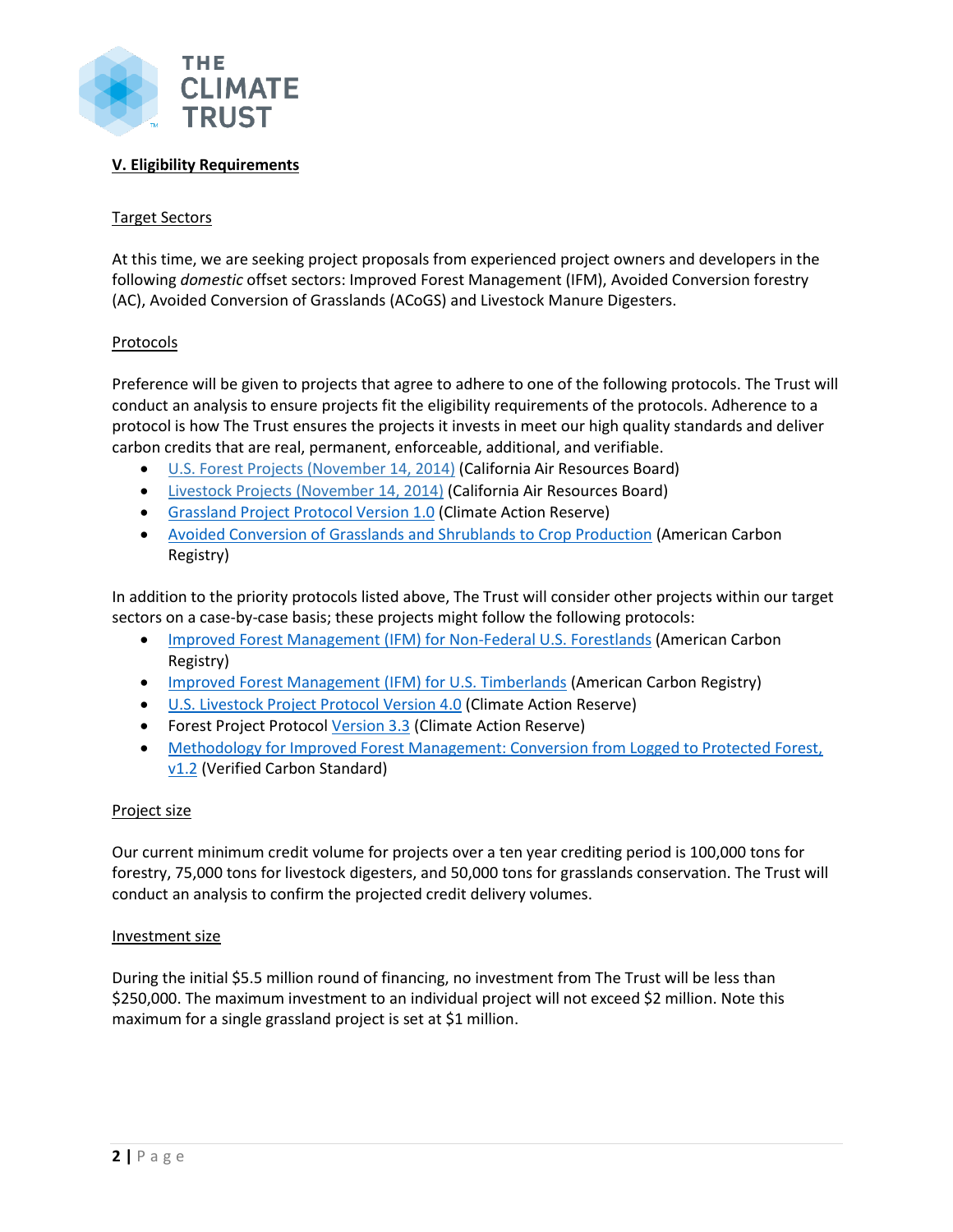

## Other considerations

Projects eligible for EQIP funding from the USDA's Natural Resources Conservation Service are encouraged to apply.

EQIP requires the following of landowners:

- Be in compliance with the highly erodible land and wetland conservation provisions (7 CFR Part 12)
- Have an interest in the agricultural operation as defined in 7 CFR Part 1400
- Have control of the land (lease is okay) for the term of the proposed contract period
- The average adjusted gross income of the individual, joint operation or legal entity may not exceed \$900,000

#### Ineligible projects

We are currently not seeking proposals from projects outside our target sectors. As our investment fund scales, we hope to incorporate additional sectors. Projects located outside of the United States are also ineligible.

#### **VI. Investment fund timeline**

Our aim is to commit \$5.5 million to projects in 2016 with the intent of committing an additional \$10 million over 2017 and 2018. Potentially feasible projects that are not funded in the initial round of \$5.5 million financing may be eligible in subsequent rounds. We will work with each project to determine the most appropriate timeline. Our goal is to scale the level of funding available in the future contingent upon the success of the projects in this first phase.

#### **VII. What to expect during the selection process**

This section details how project developers can expect to engage with us during the proposal review process.

The Trust follows a phased approach for reviewing project proposals. We have found that the length of time needed to contract with projects varies, and is strongly influenced by the degree of engagement by the project owner. To ensure the success of our first round of projects we will be evaluating projects according to a firm timeline; projects not meeting this timeline will not be funded in 2016, but may be considered for subsequent funding rounds if basic requirements are met. Projects can expect frequent contact from The Trust. We will assign a primary point of contact for each project that meets our initial feasibility requirements.

Our current request for proposals will run from January 25-February 26, 2016, and projects responding to this request can expect engagement with The Trust according to the timeline reflected in Table 1 below. Our goal is to enter into contracts with projects by year-end which will trigger the release of our finance. The Trust accepts project proposals throughout the year at our Apply for Finance webpage; however, projects that do not submit prior to the February 26 deadline may not conform to the engagement timeline shown in Table 1.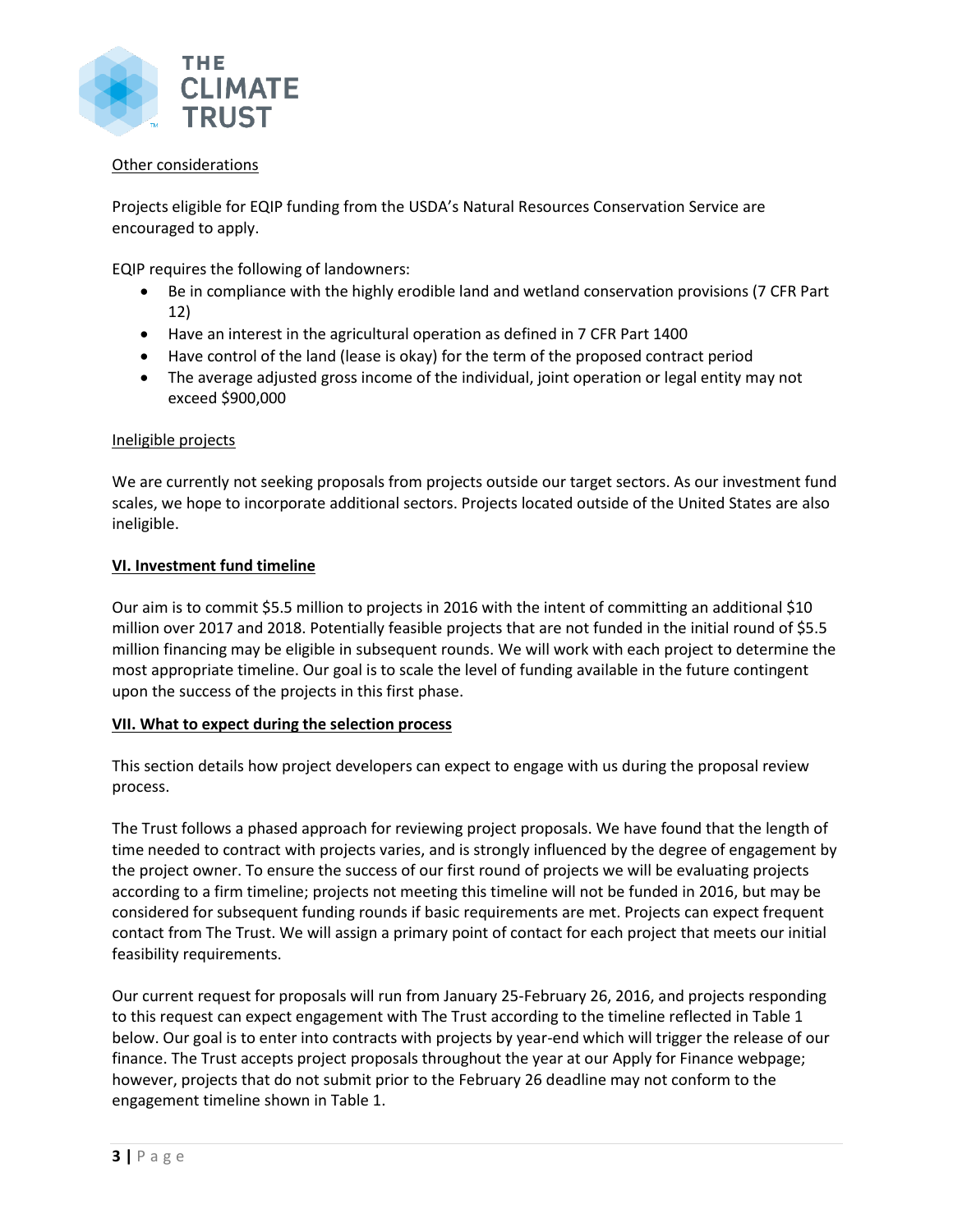

# **VIII. Important Dates\***

January 25: Release of Request for Proposals (RFP) February 26: Project proposals due date (COB) March 25: Completion of The Trust's initial screening. Notifications provided to project owners April 15: Second information request due date June 10: Execution of term sheets cut-off date June 24: Third information request due Aug 19: Notification of intent to pursue approval for contract negotiation sent to selected projects Sept 9: Notification of approval status sent to selected projects Sept 23: Circulation of draft contract cut-off date December 16: Execution of final contracts cut-off date

\*Please note: The dates provided in this document are intended to provide clear expectations for maximum project timelines; projects may move through this process at an accelerated rate, but no slower.

# **Table 1: RFP Timeline**

| Dates:    | Engagement          | <b>Duration:</b> | <b>Description:</b>                                 | Is information |
|-----------|---------------------|------------------|-----------------------------------------------------|----------------|
|           | milestone:          |                  |                                                     | required from  |
|           |                     |                  |                                                     | project owner? |
| Feb. 26,  | Submission of       |                  | Project owners use The Climate Trust's Apply for    | Yes-See detail |
| 2016      | application by      |                  | Finance webpage to apply. This application          | listed under   |
|           | project owner       |                  | constitutes The Trust's first information request   | "First         |
|           |                     |                  | from the project owner.                             | information    |
|           |                     |                  |                                                     | request" on    |
|           |                     |                  |                                                     | Page 6         |
| Feb. 27-  | The Trust's         | Up to 4          | The Climate Trust staff conducts an initial screen  | <b>No</b>      |
| Mar. 25,  | Initial feasibility | weeks,           | to ensure minimum requirements are met. By          |                |
| 2016      | analysis            | dependent        | March 25, 2016, all projects will be notified of    |                |
|           |                     | on number        | their status. Projects not selected will receive    |                |
|           |                     | $\alpha$ f       | notification, and selected projects will receive a  |                |
|           |                     | applications     | follow up communication from The Trust              |                |
|           |                     |                  | requesting additional information.                  |                |
| Mar. 26,  | Project owners      | 3 weeks          | An analyst from The Climate Trust will contact      | Yes-See detail |
| 2016-Apr. | respond to          |                  | each feasible project and request additional        | listed under   |
| 15, 2016  | second              |                  | information; the project will have until April 15,  | "Second        |
|           | information         |                  | 2016 to compile and send this information. A        | information    |
|           | request             |                  | nondisclosure agreement (NDA) can be executed       | request" on    |
|           |                     |                  | at a project owner's request before sharing         | Page 6         |
|           |                     |                  | additional information. In such cases, The Trust    |                |
|           |                     |                  | will provide a copy of its NDA for execution.       |                |
| Apr. 16,  | The Trust's         | 5-7 weeks        | The Climate Trust staff conducts a more detailed    | <b>No</b>      |
| 2016-Jun. | technical           | from             | screen to determine whether the project is likely   |                |
| 10, 2016  | feasibility         | response to      | to deliver sufficient volume of offsets, and        |                |
|           | analysis; term      | second           | whether the delivery schedule and payment terms     |                |
|           | sheet               |                  | are agreeable. For selected projects, The Trust and |                |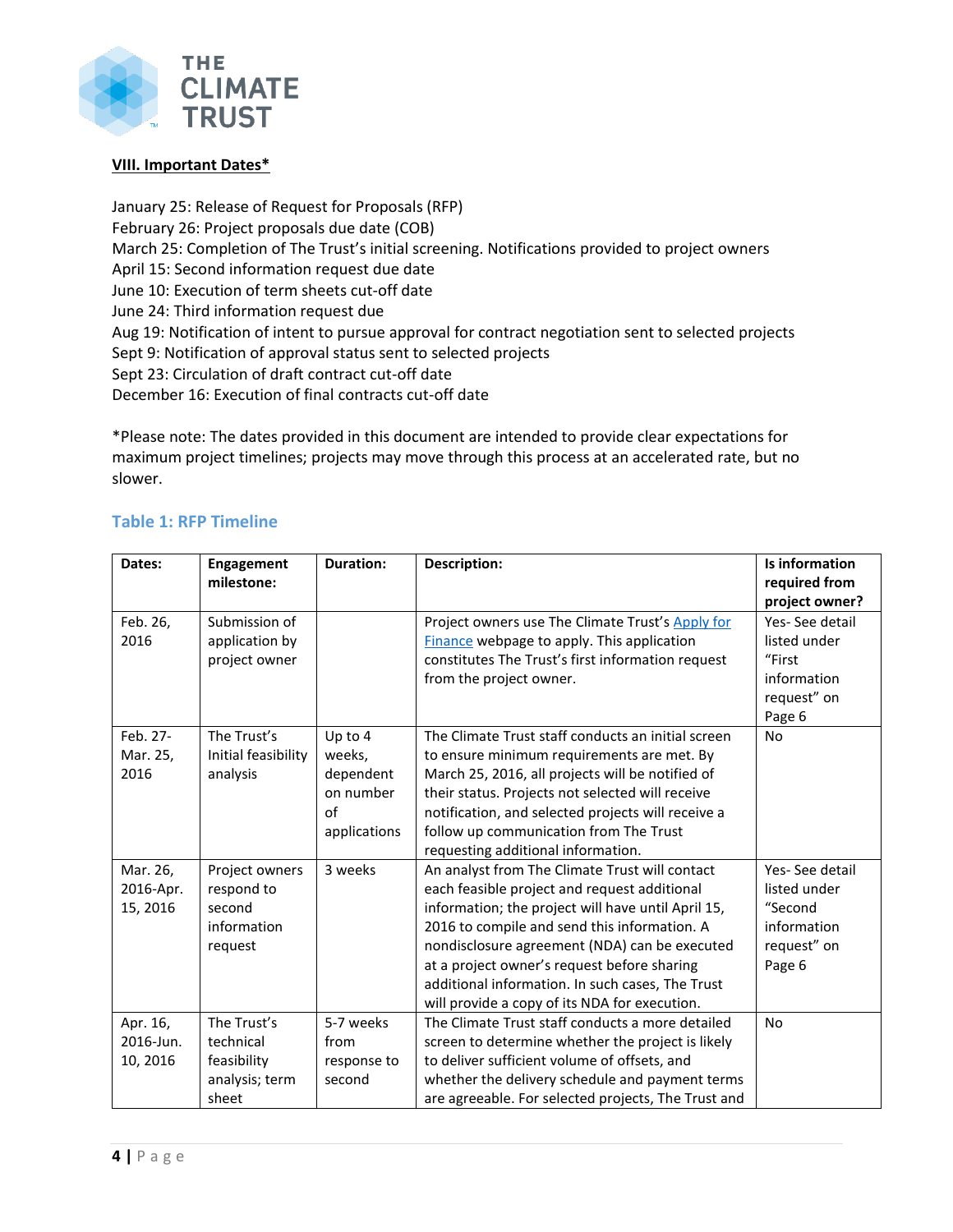

|                                                | execution by<br>the Trust and<br>project owner                                                  | information<br>request                                                                                                                           | the project owner agree to a term sheet (written<br>terms of a credit transaction), which is signed by<br>both parties. By June 10, 2016, all term sheets will<br>be executed and projects determined to be<br>infeasible will be notified.                                                                                                                                                                                                                                                                                                                 |                                                                                  |
|------------------------------------------------|-------------------------------------------------------------------------------------------------|--------------------------------------------------------------------------------------------------------------------------------------------------|-------------------------------------------------------------------------------------------------------------------------------------------------------------------------------------------------------------------------------------------------------------------------------------------------------------------------------------------------------------------------------------------------------------------------------------------------------------------------------------------------------------------------------------------------------------|----------------------------------------------------------------------------------|
| Jun. 11,<br>2016-Jun.<br>24, 2016              | Project owners<br>respond to<br>third<br>information<br>request                                 | 2 weeks<br>from<br>execution of<br>term sheet                                                                                                    | Information on the counterparty (project owner<br>the Trust would sign a contract with) will be<br>requested to perform a final round of due<br>diligence. This information is due by June 24, 2016.                                                                                                                                                                                                                                                                                                                                                        | Yes-See detail<br>listed under<br>"Third<br>information<br>request" on<br>Page 7 |
| Jun. 25,<br>2016-Aug.<br>19, 2016              | The Trust's full<br>due diligence<br>risk assessment<br>and<br>programmatic<br>determination    | 5-7 weeks<br>from<br>response to<br>third<br>information<br>request                                                                              | The Climate Trust staff performs a full risk<br>assessment of both the project and the associated<br>counterparty. Several factors are weighed<br>including counterparty experience and financials.<br>A site visit may also be scheduled at this time to<br>confirm expected credit volumes. All feasible<br>projects are then considered together, to<br>assemble a portfolio mix appropriate for The<br>Trust's fund. Projects which will be submitted for<br>approval for contract negotiation will be notified<br>by email no later than Aug 19, 2016. | No                                                                               |
| Aug. 20,<br>2016-Sept.<br>9,2016               | Approval of<br>The Trust's<br>Committees for<br>contract<br>negotiation                         | Up to 3<br>weeks                                                                                                                                 | Selected projects are presented to our Glass Door<br>Committee (consists of external experts whose<br>role is to assess the perception benefits and risks<br>to The Trust associated with the project) and Risk<br>Committee (consists of Trust Board members who<br>advise on price, market, and delivery risks<br>associated with the project and risk mitigation<br>strategies). Risk Committee approval is required to<br>start contract negotiations. Approved projects will<br>be notified no later than Sept. 9. 2016.                               | No                                                                               |
| Sept. 10,<br>2016-<br>Sept. 23,<br>2016        | Draft contract<br>provided to<br>project owner<br>by the Trust                                  | Up to 2<br>weeks                                                                                                                                 | The Climate Trust will begin contract negotiations<br>with a draft contract, furnished to approved<br>projects no later than Sept. 23, 2016.                                                                                                                                                                                                                                                                                                                                                                                                                | No                                                                               |
| September<br>24, 2016-<br>December<br>16, 2016 | Contract<br>negotiations<br>and approval<br>by The Trust's<br>full Board of<br><b>Directors</b> | Negotiation<br>typically<br>takes 2-12<br>weeks from<br>Committee<br>approval;<br><b>Board</b><br>approvals<br>occur on an<br>as-needed<br>basis | The Director of Risk Management negotiates all<br>contracts with support from our legal counsel, and<br>staff. Contracts cover the roles and responsibilities<br>of the project owner and The Trust as an investor,<br>and the rights each Party has in the event the<br>offset project does not perform as dictated. Once<br>agreements in principle are reached, The Trust will<br>engage its Board of Directors for final approval.<br>This approval authorizes execution of the contract.<br>Contracts will be executed no later than Dec. 16,<br>2016. | No.                                                                              |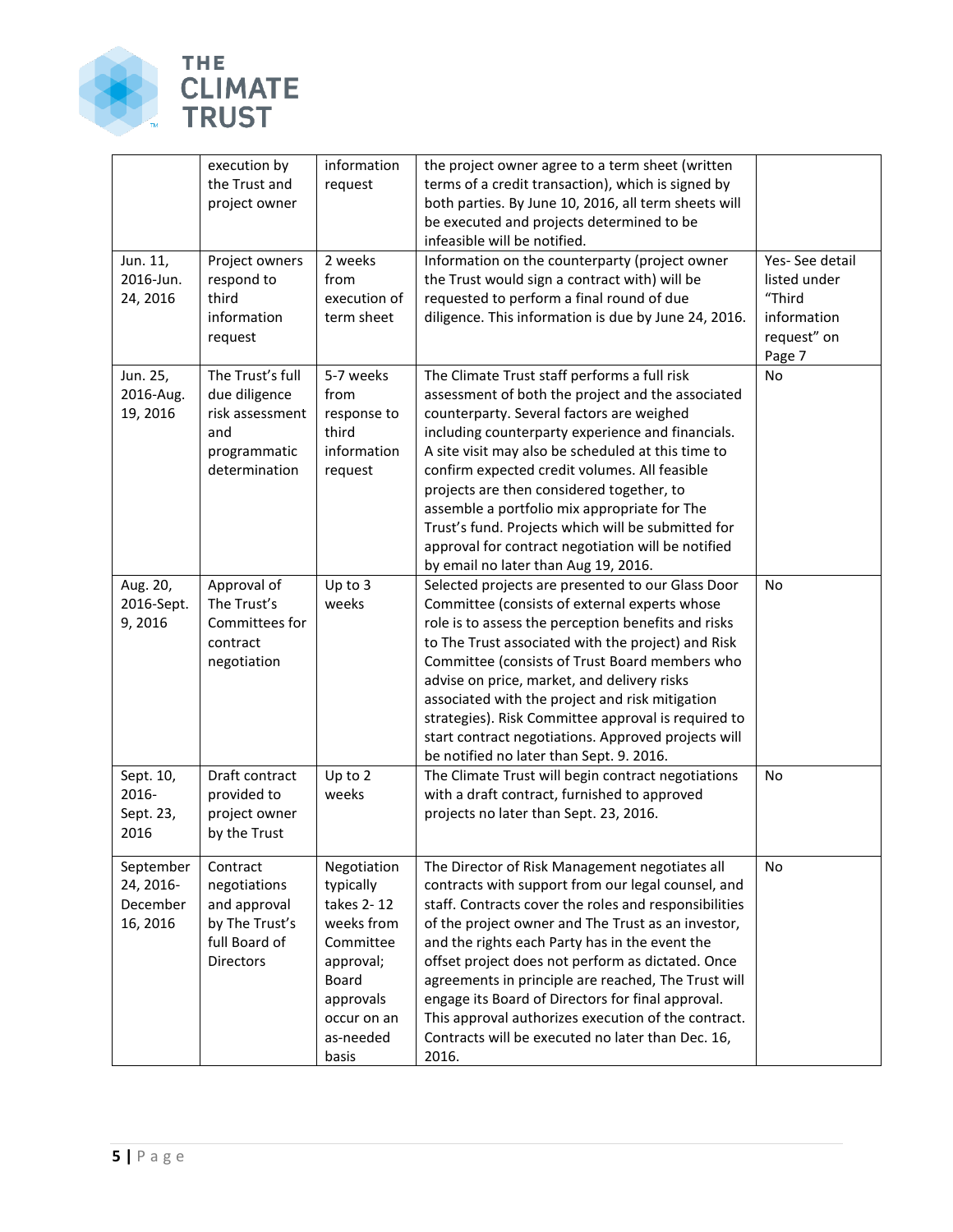

## **IX. Information we request**

The Trust typically makes three types of information requests of promising projects. The first, during the project submission phase, includes basic details about the project and its owner, and allows us to make an initial determination of project feasibility.

The second gathers more specific details about the project and allows us to perform a thorough analysis of the project's credit generation potential and risks and can lead to the signing of a term sheet.

The third, requested after a term sheet is executed, is designed to assess the ability of the potential counterparty to adhere to The Trust's project performance standards and fulfill their obligations detailed in a contract. Details about each of these data requests follow. Please be assured that all information collected by The Trust is kept in absolute confidence. A nondisclosure agreement (NDA) can be executed at a project owner's request before sharing additional information. In such cases, The Trust will provide a copy of its NDA for execution.

# First information request - Project submission and initial feasibility analysis

Projects should respond to this request for proposals by using The Trust's [Apply for Finance](http://www.climatetrust.org/apply-for-conservation-finance/) webpage. You will need to supply:

- The project type, location, and size;
- Forestry and grasslands projects require a map of the potential project area;
- Livestock digester projects require a timeline for project financing;
- Which project protocol the project intends to adhere to, if known;
- Contact information for the party submitting the project; and
- A description of the project. This typically includes a description of the practice change to be implemented as well as the condition prior to the project's implementation.

If your project is selected to move to a full feasibility analysis, you will be contacted by a representative of The Trust, who will ask you to provide more information about your project. If your project does not pass the initial screen, you will be notified by email no later than March 25, 2016.

#### Second information request - Technical feasibility analysis

Our second information request is designed to inform the development of a non-binding term sheet, a document that describes the probable range of credit volume available from the project and the size of The Trust's potential investment. Term sheets represent a basic agreement between The Trust and the project owner that can inform the subsequent contract negotiation process. Information requested for our full project feasibility analysis depends on the project type. Analysts will work with project proponents to gather some or all of the following after initial feasibility is determined.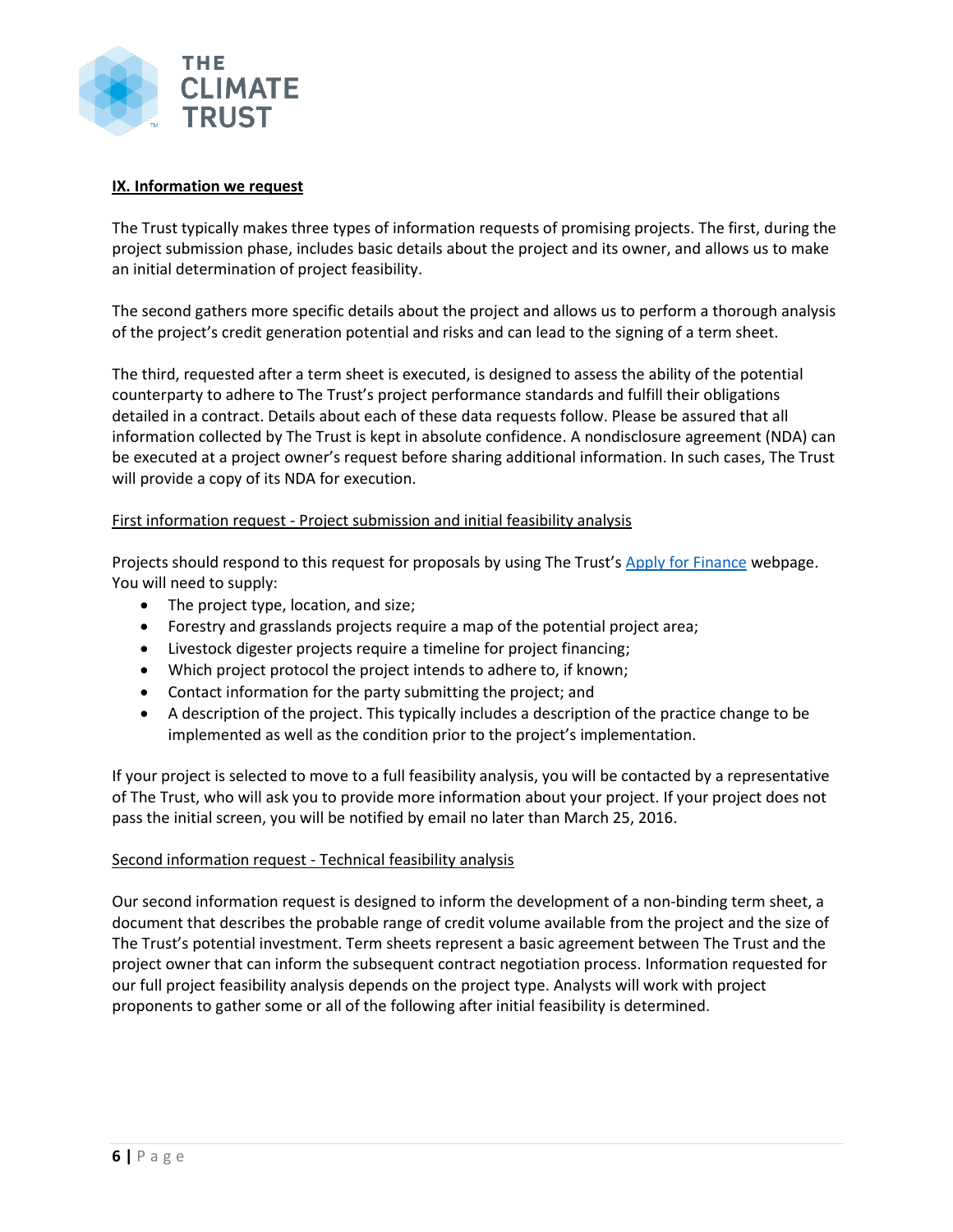

For forestry projects:

- Proof of project ownership or right to develop;
- Notation of any conservation easements or other legal encumbrances restricting timber harvesting;
- Forest sustainability certifications, if any;
- Current forest inventory;
- Project area spatial data (forest stands, plot locations, etc.);
- Forest management plan;
- Potential avoided forest conversion projects must provide evidence of conversion pressure, a description of anticipated alternative use and any relevant zoning laws or ordinances that might restrict or limit land conversion. Documentation of the development pressure on the site may include whether it comes from farming, mining, residential development or other, and the value of the alternative use of the land; and
- Project co-benefits (water quality, recreation, wildlife protection, etc.).

For livestock digesters:

- Proof of project ownership or right to develop;
- Number of cows or pigs expected to supply manure to the digester over the next ten years;
- Description of how manure is managed prior to the installation of a digester;
- Timeline (for finalizing permits, Power Purchase Agreement, financing, beginning of construction);
- Any sale of other environmental attributes from the project (RECs, RINs, or LCFS credits);
- Technology used by the project;
- Management of biogas and effluents produced by the digester;
- Project financial pro forma; and
- Sources of financing and contracts in place associated with key revenue streams.

For grasslands projects:

- Shapefiles or GPS points marking property boundary;
- Proof that land has been grassland for at least 10 years;
- Notation of any legal restrictions (conservation easements or participation in USDA conservation payment programs, etc.);
- Description of conversion pressure and conversion suitability;
- Description of current land use (grazing management plan, haying operation, irrigation and water rights); and
- Type of livestock grazed and number of grazing days.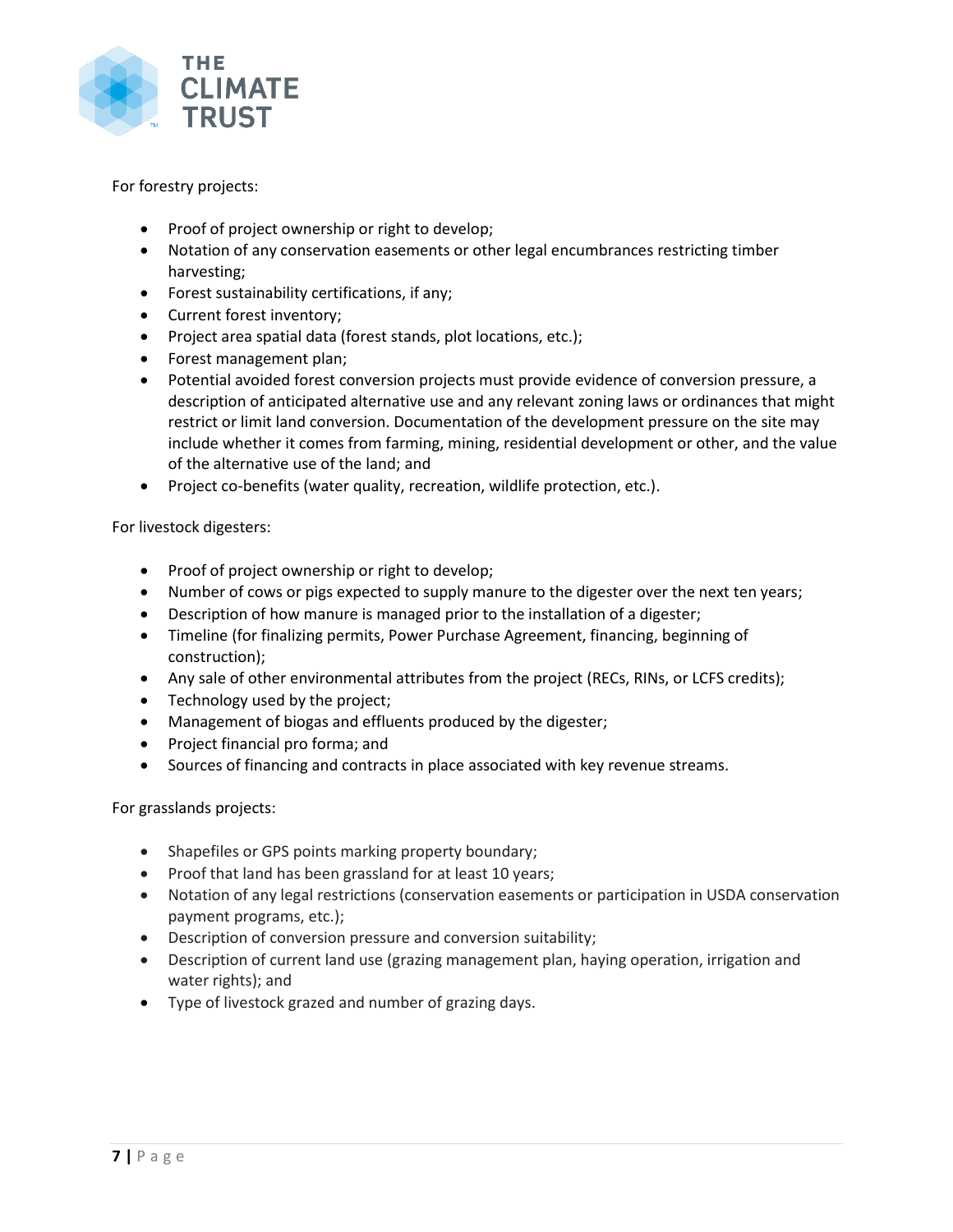

Third information request - Full due diligence risk assessment:

Execution of a term sheet triggers a final information request for information pertaining to the counterparty (project owner). The Trust enters into contract with a counterparty once this due diligence phase is completed satisfactorily and our Risk Committee has provided their approval. Information gathered during this stage typically includes:

- Counterparty documentation that explains organizational structure, business model, key partnerships, staff expertise and legal standing;
- Financial information including audited financial statements, proof of debt and equity agreements in place, and banking relationships; and
- For developers: Examples of landowner agreements and other project documentation typically employed.

# **X. Expectations of funded projects**

Any project entering into a contract with The Trust is expected to comply with the terms of its contract over the entire lifetime of the project. For projects funded through our Investment Fund, the following expectations apply:

| The Climate Trust will:                                                                                                                                                                                                                                                                                                                                                    | The Project will:                                                                                                                                                                                                                                                                                                                                                                                      |  |  |
|----------------------------------------------------------------------------------------------------------------------------------------------------------------------------------------------------------------------------------------------------------------------------------------------------------------------------------------------------------------------------|--------------------------------------------------------------------------------------------------------------------------------------------------------------------------------------------------------------------------------------------------------------------------------------------------------------------------------------------------------------------------------------------------------|--|--|
| Assign a Project Lead, who will be the<br>Project's primary point of contact and will<br>follow up regularly to ensure compliance with<br>the contract<br>Promptly release financing to contracted<br>projects<br>Actively engage with the project on<br>monitoring, verification and protocol<br>compliance requirements to support the<br>successful delivery of credits | Adhere to any monitoring and verification<br>$\bullet$<br>requirements required by the contract with<br>The Trust<br>Respond to requests for project updates from<br>$\bullet$<br>the Project Lead in a timely manner<br>Inform the Project Lead of any issues with the<br>$\bullet$<br>project prior to credit delivery (this includes<br>issues that will negatively or positively impact<br>volume) |  |  |

# **XI. Webinar**

The Trust will hold an informational webinar from 10:00-11:00am PST on Wednesday February 3, 2016, to answer questions relating to this Request for Proposals. You may register for this webinar by clicking [here.](http://anymeeting.com/PIID=EC53D983894B3D)

# **XII. Other Important Information:**

This Request for Proposals does not obligate The Trust to negotiate or award a contract to any one or more project owners that submit a project as a result of this request. The Trust is not responsible for the costs or taxes project owners incur responding to this request or any costs that may result from the execution of a contract.